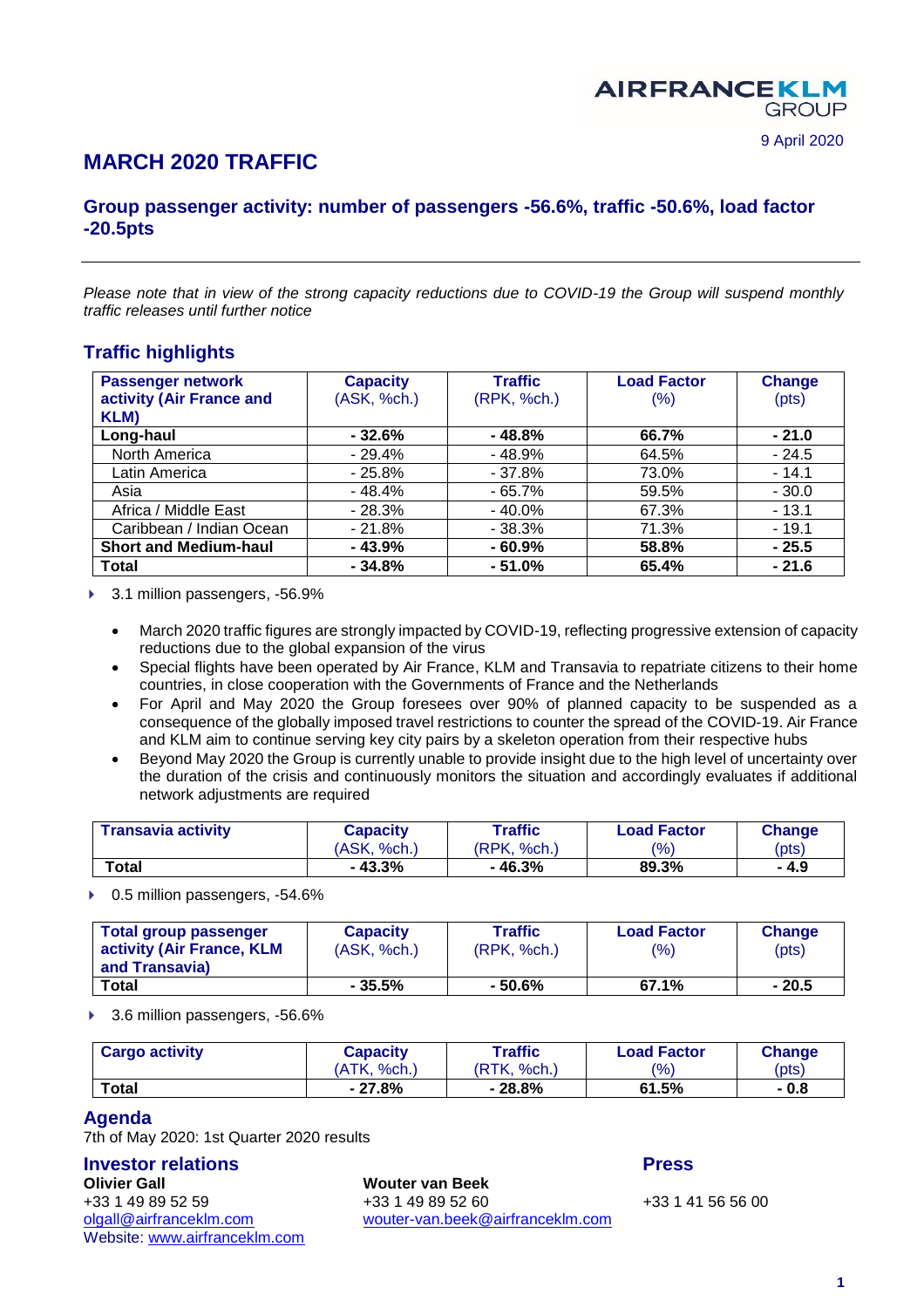### **STATISTICS**

#### **Passenger network activity\***

|                                   |        | March  |            |        | Year to date |            |
|-----------------------------------|--------|--------|------------|--------|--------------|------------|
| Total Passenger network*          | 2020   | 2019   | Variation  | 2020   | 2019         | Variation  |
| Passengers carried ('000s)        | 3,065  | 7,113  | $(56.9\%)$ | 15,762 | 19,747       | (20.2%)    |
| Revenue pax-kilometers (m RPK)    | 10.344 | 21,124 | $(51.0\%)$ | 49.848 | 60,221       | (17.2%)    |
| Available seat-kilometers (m ASK) | 15,827 | 24,282 | $(34.8\%)$ | 62,403 | 69,760       | $(10.5\%)$ |
| Load factor (%)                   | 65.4%  | 87.0%  | (21.6)     | 79.9%  | 86.3%        | (6.4)      |
| Long-haul                         |        |        |            |        |              |            |
| Passengers carried ('000s)        | 1,166  | 2,269  | $(48.6\%)$ | 5,514  | 6,521        | (15.5%)    |
| Revenue pax-kilometers (m RPK)    | 8,796  | 17,169 | $(48.8\%)$ | 41,486 | 49,480       | (16.2%)    |
| Available seat-kilometers (m ASK) | 13,195 | 19,590 | (32.6%)    | 51,237 | 56,598       | $(9.5\%)$  |
| Load factor $(\%)$                | 66.7%  | 87.6%  | (21.0)     | 81.0%  | 87.4%        | (6.5)      |
| <b>North America</b>              |        |        |            |        |              |            |
| Passengers carried ('000s)        | 324    | 641    | (49.5%)    | 1,480  | 1,682        | $(12.0\%)$ |
| Revenue pax-kilometers (m RPK)    | 2,329  | 4,555  | (48.9%)    | 10,579 | 12,005       | $(11.9\%)$ |
| Available seat-kilometers (m ASK) | 3,608  | 5,114  | (29.4%     | 13,313 | 13,941       | (4.5%)     |
| Load factor (%)                   | 64.5%  | 89.1%  | (24.5)     | 79.5%  | 86.1%        | (6.6)      |
| <b>Latin America</b>              |        |        |            |        |              |            |
| Passengers carried ('000s)        | 189    | 304    | (37.7%)    | 830    | 921          | (9.8%)     |
| Revenue pax-kilometers (m RPK)    | 1,797  | 2.889  | (37.8%)    | 7,819  | 8,705        | $(10.2\%)$ |
| Available seat-kilometers (m ASK) | 2,462  | 3,318  | (25.8%)    | 9,299  | 9,722        | (4.3%)     |
| Load factor (%)                   | 73.0%  | 87.1%  | (14.1)     | 84.1%  | 89.5%        | (5.5)      |
| Asia / Pacific                    |        |        |            |        |              |            |
| Passengers carried ('000s)        | 185    | 541    | $(65.8\%)$ | 1,113  | 1,569        | $(29.0\%)$ |
| Revenue pax-kilometers (m RPK)    | 1,611  | 4,698  | (65.7%)    | 9,622  | 13,629       | $(29.4\%)$ |
| Available seat-kilometers (m ASK) | 2,707  | 5,247  | $(48.4\%)$ | 12,124 | 15,178       | $(20.1\%)$ |
| Load factor (%)                   | 59.5%  | 89.5%  | (30.0)     | 79.4%  | 89.8%        | (10.4)     |
| <b>Africa / Middle East</b>       |        |        |            |        |              |            |
| Passengers carried ('000s)        | 258    | 444    | (41.8%     | 1,188  | 1,330        | $(10.6\%)$ |
| Revenue pax-kilometers (m RPK)    | 1,520  | 2,532  | $(40.0\%)$ | 6,881  | 7,610        | $(9.6\%)$  |
| Available seat-kilometers (m ASK) | 2,259  | 3,151  | (28.3%)    | 8,663  | 9,376        | (7.6%)     |
| Load factor (%)                   | 67.3%  | 80.4%  | (13.1)     | 79.4%  | 81.2%        | (1.7)      |
| Caribbean / Indian Ocean          |        |        |            |        |              |            |
| Passengers carried ('000s)        | 210    | 339    | (38.2%)    | 902    | 1,020        | (11.6%)    |
| Revenue pax-kilometers (m RPK)    | 1,539  | 2,495  | (38.3%)    | 6,586  | 7,530        | (12.5%)    |
| Available seat-kilometers (m ASK) | 2,158  | 2,760  | (21.8%)    | 7,838  | 8,380        | (6.5%)     |
| Load factor (%)                   | 71.3%  | 90.4%  | (19.1)     | 84.0%  | 89.9%        | (5.8)      |
| <b>Short and Medium-haul</b>      |        |        |            |        |              |            |
| Passengers carried ('000s)        | 1,899  | 4,844  | $(60.8\%)$ | 10,248 | 13,226       | (22.5%)    |
| Revenue pax-kilometers (m RPK)    | 1,548  | 3,954  | (60.9%     | 8,362  | 10,741       | $(22.1\%)$ |
| Available seat-kilometers (m ASK) | 2,632  | 4,692  | $(43.9\%)$ | 11,166 | 13,163       | $(15.2\%)$ |
| Load factor (%)                   | 58.8%  | 84.3%  | (25.5)     | 74.9%  | 81.6%        | (6.7)      |

\* Air France and KLM

## **Transavia activity**

|                                   | March |       |            |       | Year to date |            |
|-----------------------------------|-------|-------|------------|-------|--------------|------------|
| Transavia                         | 2020  | 2019  | Variation  | 2020  | 2019         | Variation  |
| Passengers carried ('000s)        | 532   | . 172 | (54.6%)    | 2.349 | 2.929        | $(19.8\%)$ |
| Revenue pax-kilometers (m RPK)    | 1.130 | 2.105 | (46.3%)    | 4.456 | 5.368        | $(17.0\%)$ |
| Available seat-kilometers (m ASK) | .266  | 2.234 | $(43.3\%)$ | 4.892 | 5.826        | $(16.0\%)$ |
| Load factor (%)                   | 89.3% | 94.2% | (4.9)      | 91.1% | 92.1%        | (1.1)      |

## **Total group passenger activity\*\***

|                                   | March  |        |            |        | Year to date |            |
|-----------------------------------|--------|--------|------------|--------|--------------|------------|
| Total group**                     | 2020   | 2019   | Variation  | 2020   | 2019         | Variation  |
| Passengers carried ('000s)        | 3.597  | 8,285  | $(56.6\%)$ | 18.111 | 22.675       | $(20.1\%)$ |
| Revenue pax-kilometers (m RPK)    | 11.474 | 23.228 | $(50.6\%)$ | 54.304 | 65.590       | $(17.2\%)$ |
| Available seat-kilometers (m ASK) | 17,093 | 26,516 | $(35.5\%)$ | 67.295 | 75,586       | $(11.0\%)$ |
| Load factor (%)                   | 67.1%  | 87.6%  | (20.5)     | 80.7%  | 86.8%        | (6.1)      |

\*\* Air France, KLM and Transavia

### **Cargo activity**

|                            | March |       |                  |       | Year to date |               |
|----------------------------|-------|-------|------------------|-------|--------------|---------------|
| <b>Total Group</b>         | 2020  | 2019  | <b>Variation</b> | 2020  | 2019         | Variation     |
| Revenue tonne-km (m RTK)   | 532   | 747   | (28.8%)          | 1.832 | 2.047        | $(10.5\%)$    |
| Available tonne-km (m ATK) | 866   | .201  | (27.8%)          | 3,191 | 3,463        | 7.8%          |
| Load factor (%)            | 61.5% | 62.3% | (0.8)            | 57.4% | 59.1%        | $1.7^{\circ}$ |